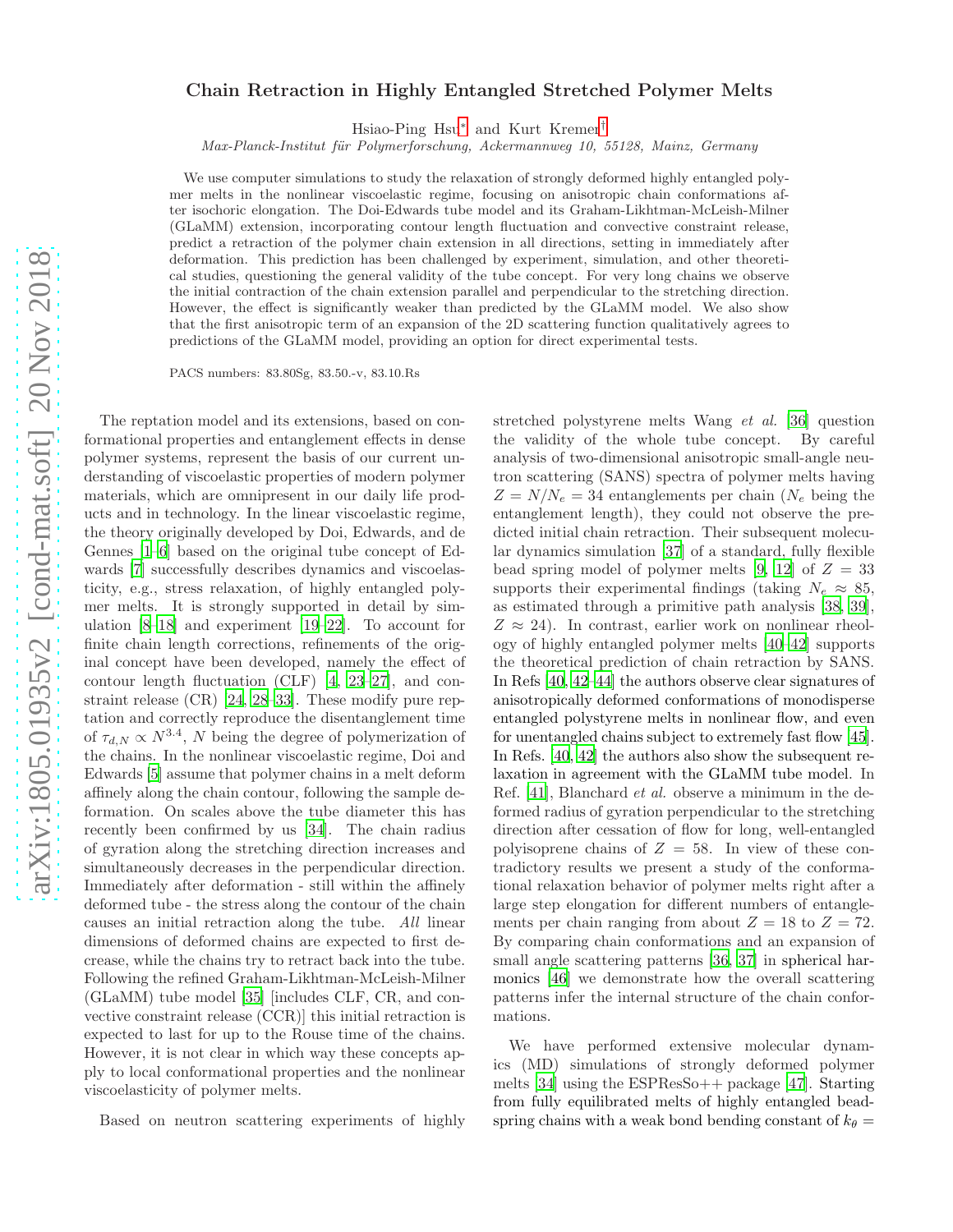

<span id="page-1-0"></span>FIG. 1. Log-log plot of the rescaled root mean square radius of gyration in the direction perpendicular and parallel to the stretching direction,  $(\langle R_{g,\perp}^2(t) \rangle / \langle R_{g,\perp}^2 \rangle_0)^{1/2}$  (a) and  $(\langle R_{g,||}^2(t) \rangle / \langle R_{g,||}^2 \rangle_0)^{1/2}$  (b), respectively, plotted versus inverse rescaled time,  $(t/\tau_{R,N})^{-1}$ , for  $N = 500$ , 1000, and 2000, as indicated. The corresponding disentanglement times  $t = \tau_{d,N}$  are pointed by solid arrows near one on the y axis. Theoretical predictions from the GLaMM model [\[35](#page-4-17)] versus  $(t/\tau_{R,Z})^{-1}$  are shown for comparison. Minimum values of  $\langle R_{g,\perp}^2(t)\rangle/\langle R_{g,\perp}^2\rangle_0$  are marked by dashed arrows, which also indicate the onset of relaxation delay in (b). The horizontal line in (a) gives  $(\langle R_{g,\perp}^2(t) \rangle / \langle R_{g,\perp}^2 \rangle_0)^{1/2}$  right after elongation for  $N = 1000$  and 2000. Straight lines  $(a_gx^{-b_g})$  indicate best fits to our simulation data for  $(\tau_{R,N}/t)$  < 1.0 (cf. text). For comparison data for  $N = 2000$  at  $\lambda = 1.8$  are shown in the inset of (a).

 $1.5\epsilon$  [\[9](#page-4-20), [17,](#page-4-29) [18,](#page-4-6) [39](#page-4-23), [48\]](#page-5-2) chains behave as ideal chains above the Kuhn length corresponding to  $2.8(1)\ell_b$ ,  $\ell_b \approx 0.964\sigma$ being the bond length. Isothermal MD simulations at temperature  $T = 1\epsilon/k_B$  have been performed (for details see the Supplemental Material in Ref. [\[34](#page-4-16)]). Lennard-Jones energy, time, and length units denoted by  $\epsilon$ ,  $\tau$ , and  $\sigma$ , respectively, are used throughout this work. For these parameters the entanglement length corresponds to  $N_e = 28$  monomers [\[17](#page-4-29), [39](#page-4-23)]. We apply an isochoric and uniaxial elongation along the  $x$  direction with a deformation rate  $\dot{\varepsilon} = 77\tau_{R,N}^{-1} = (77/Z^2)\tau_e^{-1}$ , i.e.  $\tau_{R,N}^{-1} < \dot{\varepsilon} < \tau_e^{-1}$ , up to a total strain of  $\lambda = L_x/L_0 = 5$ . Here  $\tau_{R,N} = \tau_0 N^2$ with  $\tau_0 = 2.89\tau$  and  $\tau_e = \tau_0 N_e^2$  are Rouse times of a chain of length  $N$  and of an entanglement length  $N_e$ , respectively. This is the relevant nonlinear viscoelastic regime, where a delicate interplay between deformation rate and internal conformational relaxation plays a crucial role [\[24](#page-4-12), [32,](#page-4-30) [33](#page-4-14), [35\]](#page-4-17). For times up to about the Rouse time of the chains we have seen that the relaxation along the tube is by no means homogeneous; i.e., the primitive paths [\[49](#page-5-3)[–51](#page-5-4)] exhibit long-lived clustering of topological constraints in the deformed state, leading to significantly delayed relaxation [\[34\]](#page-4-16). This is not accounted for by any of the current theoretical concepts. Here, however, we focus on the initial relaxation of experimentally more directly accessible global conformational properties of deformed polymer melts, where observed deviations from the GLaMM model [\[35\]](#page-4-17) have been taken to question the validity of the tube concept as a whole [\[36](#page-4-18), [37](#page-4-19), [41](#page-4-28)].

Subject to uniaxial elongation the average conformation of single chains in a melt exhibits axial symmetry along the stretching direction  $(x \text{ axis})$ . Therefore, the mean square radius of gyration which describes the chain conformations should be decomposed into two components parallel and perpendicular to the stretching direction, i.e.  $\langle R_g^2 \rangle = \langle R_{g,||}^2 \rangle + \langle R_{g,\perp}^2 \rangle$ , and  $\langle R_{g,||}^2 \rangle = \langle R_{g,\perp}^2 \rangle/2$ in equilibrium.

Based on the tube model one would expect an overdamped initial retraction process in both directions parallel *and* perpendicular to the x axis  $[5, 35]$  $[5, 35]$ . While this is obvious for the extension parallel to the stretching direction, this effect is expected to be much weaker for the perpendicular one, as it eventually has to turn and increase towards the equilibrium value. Time evolution of the rescaled two components of radius of gyration,  $(\langle R_{g,\perp}^2 \rangle / \langle R_{g,\perp}^2 \rangle_0)^{1/2}$  and  $(\langle R_{g,||}^2 \rangle / \langle R_{g,||}^2 \rangle_0)^{1/2}$ , for single chains of sizes  $N = 500, 1000,$  and 2000 ( $Z \approx 18, 36,$ and 72) in melts during relaxation are shown in Fig. [1](#page-1-0) and compared to the GLaMM model [\[35](#page-4-17), [52\]](#page-5-5) (see Sup-plemental Material [\[53](#page-5-6)]). The symbols  $\langle \cdots \rangle$  and  $\langle \cdots \rangle_0$ stand for the average over  $n_c = 1000$  chains in deformed and unperturbed (i.e., fully equilibrated) polymer melts, respectively. The parameters  $c_{\nu} = 0.1$  and  $R_s = 2.0$  are set to the same values as they were tested in the GLaMM model [\[35](#page-4-17)]. Except for  $(\langle R_{g,\perp}^2 \rangle / \langle R_{g,\perp}^2 \rangle_0)^{1/2}$  of the shortest chains of  $N = 500$  (i.e.,  $Z \approx 18$ ), we see that *both* components of  $R_q$  for deformed polymer melts initially decrease with increasing relaxation time. Evidently, our results qualitatively capture the signature of the initial chain retraction mechanism [\[5](#page-4-15), [35\]](#page-4-17) right after a large step elongation.

Since the chains finally must relax to their equilib-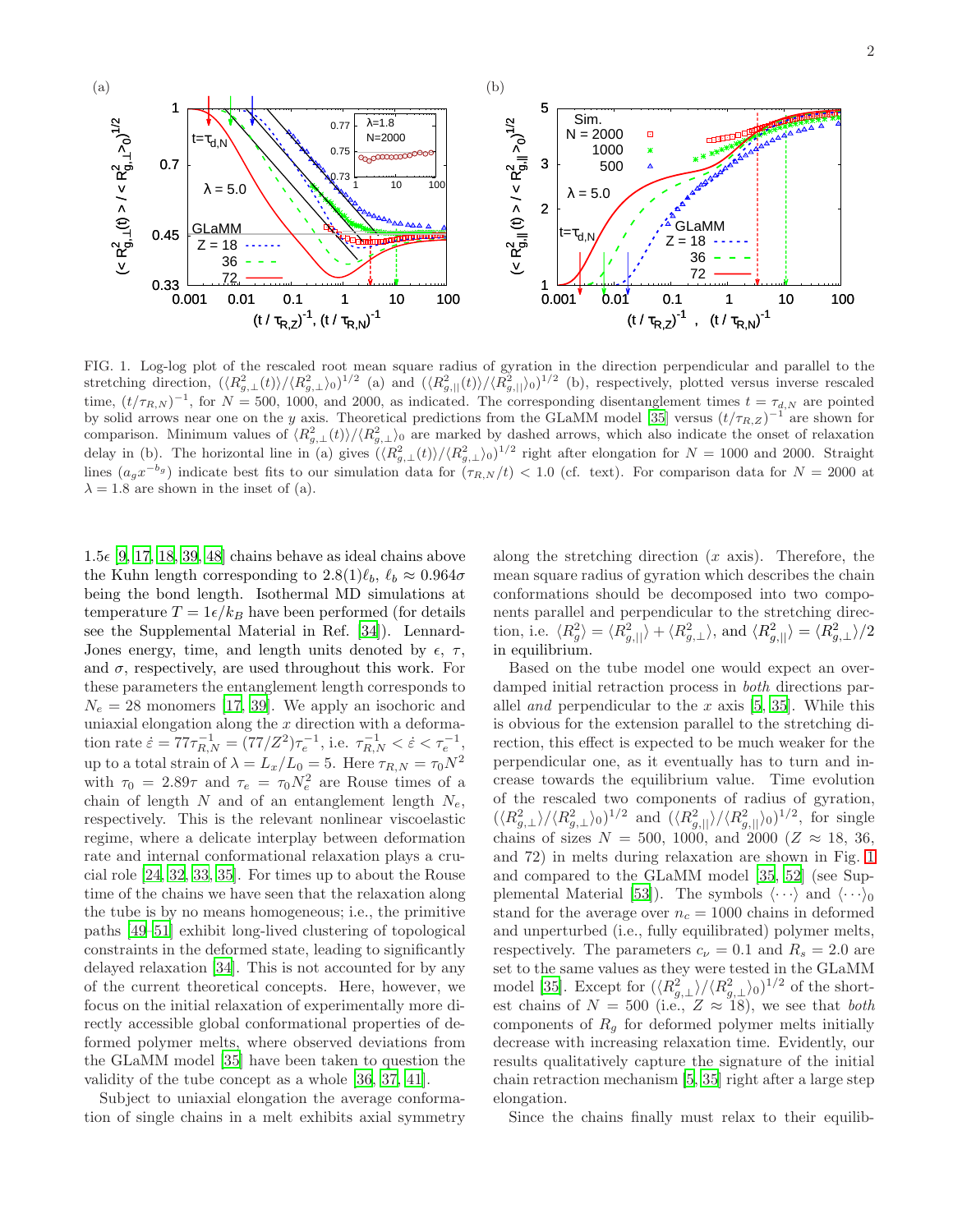

<span id="page-2-0"></span>FIG. 2. Kratky-plot of the two components of the single chain structure factor parallel and perpendicular to the stretching direction,  $q_{\parallel}^2 S_{\parallel}(q_{\parallel})$  and  $q_{\perp}^2 S_{\perp}(q_{\perp})$ , respectively (a), and  $q_{\perp}^2 S_{\perp}(q_{\perp})$  for  $0.1\sigma^{-1} < q_{\perp} < 0.7\sigma^{-1}$  (b). Data are for chains of size  $N = 2000$ . Several values of the relaxation time  $t/\tau_{R,N}$  are shown, as indicated. Data for the unperturbed polymer melt (red curve) and the decomposed Debye functions [\[54,](#page-5-7) [55\]](#page-5-8):  $S_{\alpha}^{(\text{Debye})}(q = q_{\alpha}) = 2 [\exp(-X_{\alpha}) - 1 + X_{\alpha}] / X_{\alpha}^2$  with  $X_{\alpha=||} = 3q_{||}^2 \langle R_{g,||}^2 \rangle$ and  $X_{\alpha=\perp} = 3q_{\perp}^2 \langle R_{\perp}^2 \rangle/2$  are also shown in (a) for comparison. Note that  $S_{\parallel}^{(Debye)}(q) = S_{\perp}^{(Debye)}(q)$  for unperturbed polymer melts.

rium conformation,  $(\langle R_{g,\perp}^2 \rangle / \langle R_{g,\perp}^2 \rangle_0)^{1/2}$  will go through a minimum until it increases towards unity. In Fig. [1\(](#page-1-0)a) we see that  $(\langle R_{g,\perp}^2 \rangle / \langle R_{g,\perp}^2 \rangle_0)^{1/2}$  first decreases, reaches a minimum at  $t/\tau_{R,1000}$  = 0.09 for  $N = 1000$  and  $t/\tau_{R,2000} = 0.30$  for  $N = 2000$ , and then turns around and gradually increases. With increasing  $Z$  the minimum becomes more pronounced and is shifted to later times, however still below  $\tau_{R,N}$ . The GLaMM model predicts a minimum at  $t \approx \tau_{R,Z}$  and a significantly stronger signature of retraction for the same values of Z, thus only qualitatively agreeing to our data. [Note that our data for  $N = 2000$  and  $\lambda = 1.8$  shown in Fig. [1\(](#page-1-0)a) (inset) indicate the signature becomes much weaker with decreasing  $\lambda$ . From that it is not surprising that the minimum in  $\langle R_{g,\perp}^2 \rangle$  has not been observed in Ref [\[37\]](#page-4-19)]. It is tempting to extrapolate the data to  $(\langle R_{g,\perp}^2 \rangle / \langle R_{g,\perp}^2 \rangle_0)^{1/2} = 1$ by a fitting function  $f(x) = a_g x^{-b_g}$  for  $t > \tau_{R,N}$ . For  $N = 500$  we estimate  $b_g = 0.16$  and  $a_g = 0.58$ . Assuming the same power law for  $N = 1000, 2000,$  because all systems are deep in the entangled regime, we arrive at  $a_q = 0.50$  and 0.43, for  $N = 1000, 2000$ . By that we obtain equilibration time estimates of  $t_{eq,N}$  [=  $(1/a_g)^{1/b_g} \tau_{R,N}$ ] = 30 $\tau_{R,500}$ , 76 $\tau_{R,1000}$ , and 195 $\tau_{R,2000}$ , close to  $\tau_{d,N}/2$ ,  $\tau_{d,N} = (N/N_e)^{1.4} \tau_{R,N}$ . For the GLaMM model, one obtains  $t_{eq,Z} = 50\tau_{R,Z=18}$ , 148 $\tau_{R,Z=36}$ , and  $363\tau_{R,Z=72}$  with the parameters  $b_g = 0.21$  and  $a_g = 0.44$ , 0.35, and 0.29 for  $Z = 18$ , 36, and 72, respectively, based on  $\tau_{d,Z} = Z^{1.4} \tau_{R,Z}$ . The above assumes an unperturbed relaxation until isotropic chain conformations are reached. Though intuitive, this most probably cannot be the case, as indicated by the data for  $\langle R_{g,||}^2 \rangle$ , as well as by previous primitive path analysis [\[34\]](#page-4-16).  $(\langle R_{g,||}^2 \rangle / \langle R_{g,||}^2 \rangle_0)^{1/2}$ 

decreases monotonically with time  $t$  while the relaxation rate still becomes smaller with time  $(N = 1000, 2000)$ . Eventually we observe the signature of an intermediate plateau well above and significantly earlier than the regime predicted by GLaMM, pointing towards a significantly delayed conformational relaxation. This relaxation retardation of the deformed chains has been attributed to an inhomogeneous distribution of entanglement points along the primitive paths [\[34\]](#page-4-16), not accounted for in current theoretical models. A similar delay has been observed in the context of rheological experiments of very long, highly entangled polymer chains by several authors [\[56](#page-5-9)[–58](#page-5-10)]. The GLaMM model predicts the equilibrium melt disentanglement time of the chain to be the longest relaxation time.

Experimentally scattering functions are more easily accessible. The normalized single chain structure factor  $S(\mathbf{q})$  will easily detect any anisotropy after deformation. As for  $R_q$  we distinguish  $S_{||}(q_{||} = q_x)$  where the wave vector  $\bf{q}$  is oriented in the x direction parallel to the stretching direction, and  $S_{\perp}[q_{\perp} = (q_y^2 + q_z^2)^{1/2}]$ . Note that here we discuss the static structure factor for deformed polymers in melts at certain selected relaxation times. In Fig. [2,](#page-2-0) we present the two components  $S_{\parallel}(q_{\parallel})$ and  $S_{\perp}(q_{\perp})$  for  $N = 2000$  in deformed  $(\lambda = 5)$  melts. After a large step elongation,  $S_{\parallel}(q_{\parallel})$  and  $S_{\perp}(q_{\perp})$  strongly deviate from ideality. In the Guinier regime,  $q < 2\pi/R_q$ , our data are very well described by the decomposed Debye function, as indicated. With increasing relaxation time, the range over which the ideal behavior holds slowly extends, however, it remains still far from that of ideal chains. As expected from  $R<sub>q</sub>$  the chain retraction as ob-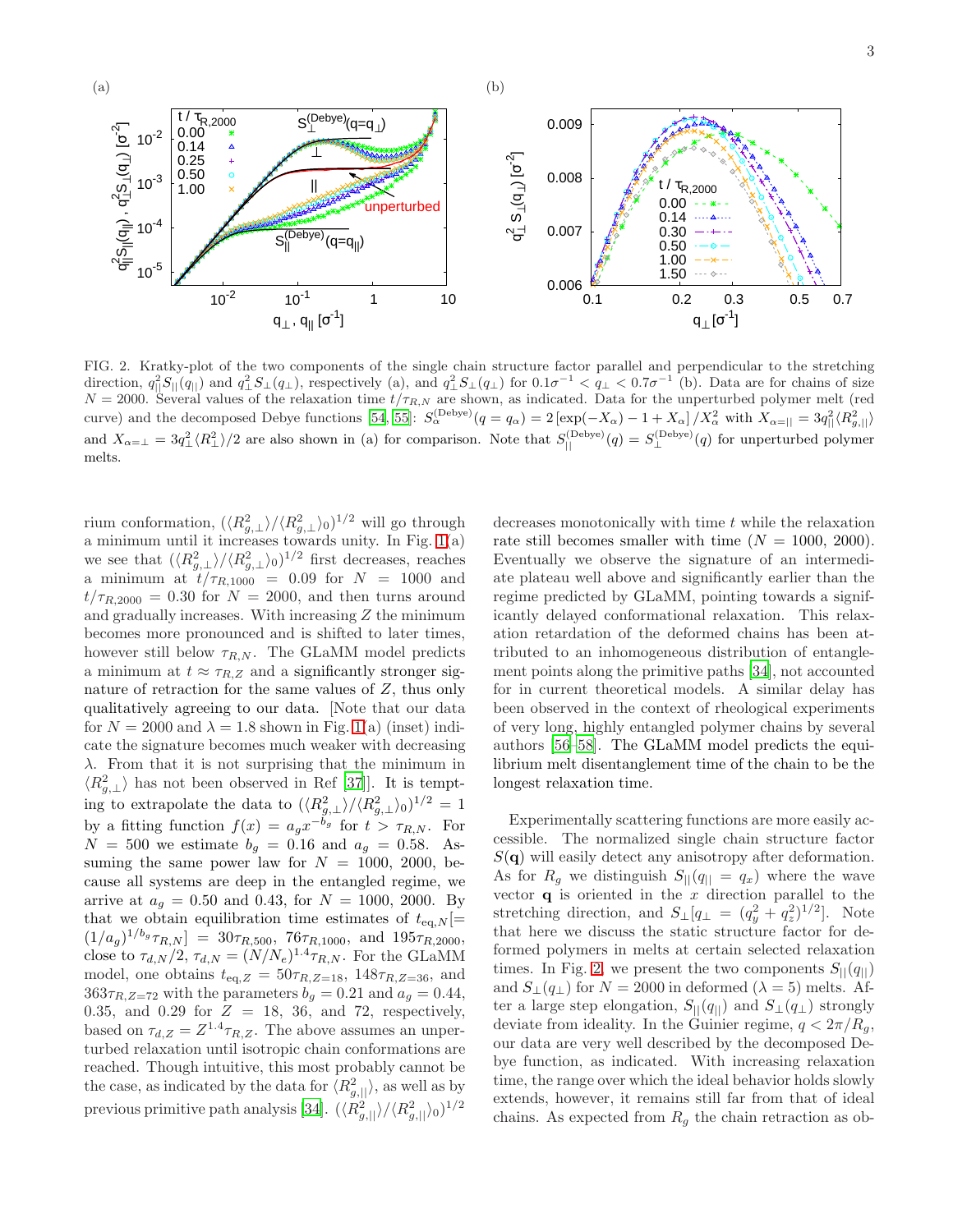

<span id="page-3-0"></span>FIG. 3. Leading anisotropic term of the single chain structure factor,  $S_2^0(q)$ , plotted versus q for elongated polymer melts (a) and upon subsequent relaxation for chain sizes  $N = 500$ (b), and 2000 (c). In (a) five values of stretching ratio  $\lambda$ , and three different chain sizes N are chosen, as indicated. In (b)(c) data are for several subsequent relaxation times  $t/\tau_{R,N}$ after stretching, as indicated. The predicted results from the GLaMM model are shown by black curves for all cases in (b), but only for  $t/\tau_{R,2000} = 0$  and 1 in (c). Note that for the GLaMM model q here is rescaled to  $0.62qN_e^{-1/2}$  such that simulation data and theoretical predictions are coincidental in (a).

served for  $N = 2000$ , clearly shows up in the Kratky plot of the structure factor  $S_{\perp}(q_{\perp})$  [Fig. [2\(](#page-2-0)b)]. The peak height first increases for times up to  $t/\tau_{R,2000} = 0.3$ , the time where  $\langle R_{g,\perp}^2 \rangle$  reaches a minimum (see Fig. [1\)](#page-1-0). Then it decreases as  $\langle R_{\perp}^2 \rangle$  turns to increase. This reduction for  $t/\tau_{R,2000} > 0.3$ , reveals a reduction of the anisotropy.

To compare this to theoretical predictions we follow previous work of Refs. [\[36,](#page-4-18) [37\]](#page-4-19) and employ an expansion 4

with respect to spherical harmonics to the single chain structure factor  $S(\mathbf{q})$ . This should reveal the relationship between anisotropic chain structure and chain retraction for the leading anisotropic term. To take into account axial symmetry, we choose the polar angle  $\theta$ to be the angle between  $q$  and the x axis. Then the structure factor is independent of the azimuthal angle  $\phi$ , implying that the expansion with respect to the spherical harmonics  $Y_{\ell}^{m}(\theta, \phi)$  exhibits only terms with  $m = 0$ ,  $Y_{\ell}^{0}(\theta)$ . In practice, we simply set  $\phi = 0$  and thus obtain  $S(q_x = q \cos \theta, q_z = q \sin \theta) = \sum_{\ell=0,2,4,...} S^0_{\ell}(q) Y^0_{\ell}(\theta),$ where odd  $\ell$  values do not occur for reasons of mirror symmetry. Focusing on the leading order anisotropy, we present in Fig. [3](#page-3-0) the coefficient  $S_2^0(q)$ , for polymer melts of our three different chain sizes within the elongation process at five selected strain values  $\lambda$ , and during the relaxation process at fixed  $\lambda = 5.0$ . Since polymer chains deform affinely, and  $q \propto 1/(R_g^2)^{1/2} \propto 1/N^{1/2}$ , we rescale q to  $(N/2000)^{1/2}q$  in Fig. [3\(](#page-3-0)a). As expected, we observe a nice data collapse for chains of different N. With increasing  $\lambda$ , the anisotropy of deformed polymer chains in a melt is enhanced. The differences between the gyration radii along the  $x$  and  $z$  axes become more pronounced, resulting in a horizontal shift of  $S_2^0(q)$  to smaller values of q. Meanwhile, the orientation anisotropy becomes stronger, i.e. the minimum of  $S_2^0(q)$  becomes deeper. So far the agreement between the GLaMM model and the simulation is excellent.

As the deformed chains start to relax, the situation changes. For all cases [Fig. [3\(](#page-3-0)b) and  $3(c)$ ], we indeed see a horizontal shift of  $S_2^0(q)$  to larger values of q due to the shrinkage of chains within the initial relaxation up to about the Rouse time. The minimum of  $S_2^0(q)$  becomes more shallow, depending on the number of entanglements Z. For better illustration, the minima at  $t/\tau_{R,N} \approx 0$ and 1.0 are indicated by arrows. As observed directly by analyzing  $R<sub>g</sub>$  the GLaMM model seems to reproduce this relaxation better for small  $Z$ , indicating significant deviations from the GLaMM relaxation mechanisms with increasing chain length. Results of the higher order terms  $S_4^0(q)$  and  $S_6^0(q)$  are shown in Supplemental Material [\[53\]](#page-5-6).

In summary, both results of the radius of gyration and the one-dimensional structure factor of deformed melts indicate that chain retraction in all directions sets in during initial relaxation before reaching the Rouse time. We find that the signature becomes more pronounced with an increasing number of entanglements Z as predicted by the GLaMM model. Such an effect was not observed in Refs. [\[36,](#page-4-18) [37](#page-4-19)]. Our data indicate that there the number of entanglements  $Z$  is not big enough and/or the applied strain is not large enough; i.e., the stretch ratio  $\lambda = 1.8$  is too small. We have also shown that during the relaxation process up to the Rouse time, the leading anisotropic term of the single chain structure factor follows a similar pattern as predicted by the GLaMM tube model. Beyond the initial agreement with the GLaMM model at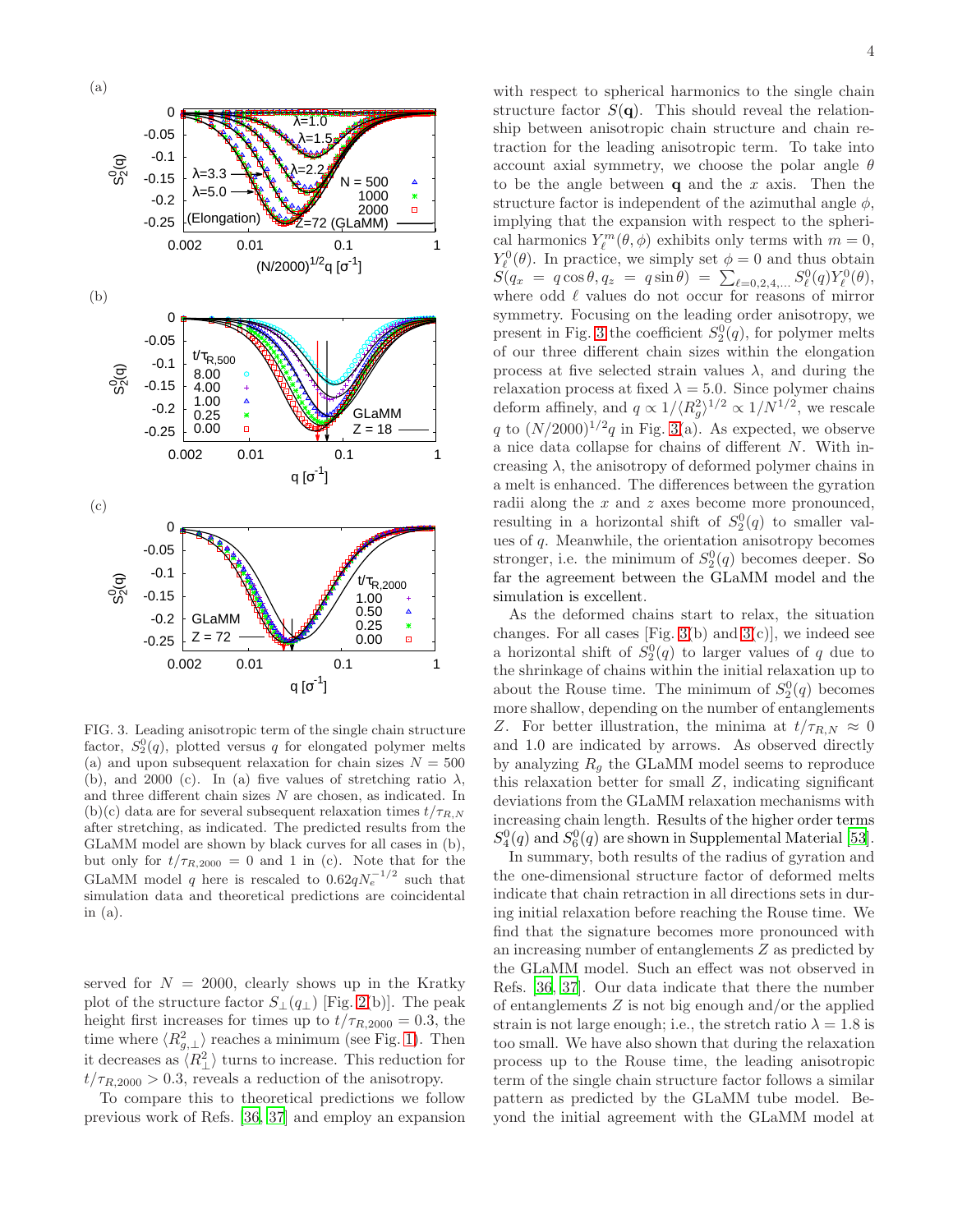short times significant deviations have been observed for larger times. This relaxation retardation needs further investigation, as it points to different, not yet understood relaxation pathways in the nonlinear viscoelastic regime of highly entangled polymer melts.

## ACKNOWLEDGEMENT

We are grateful to B. Dünweg for a critical reading of the manuscript. H.-P. H. thanks R. Graham for helpful discussions on the GLaMM tube model. This work has been supported by the European Research Council under the European Union's Seventh Framework Programme (FP7/2007-2013)/ERC Grant Agreement No. 340906- MOLPROCOMP. We gratefully acknowledge the computing time granted by the John von Neumann Institute for Computing (NIC) and provided on the supercomputer JUROPA at Jülich Supercomputing Centre (JSC), and the Max Planck Computing and Data Facility (MPCDF).

- ∗ [hsu@mpip-mainz.mpg.de](mailto:hsu@mpip-mainz.mpg.de)
- <span id="page-4-1"></span><span id="page-4-0"></span>† [kremer@mpip-mainz.mpg.de](mailto:kremer@mpip-mainz.mpg.de)
- <span id="page-4-2"></span>[1] P. G. de Gennes, *Scaling Concepts in polymer physics* (Cornell University Press: Itharca, New York, 1979).
- [2] M. Doi, J. Polym. Sci. Polym. Phys. Ed. 18, 1005 (1980).
- [3] M. Doi, J. Polym. Sci. Polym. Phys. Ed. 19, 229 (1981).
- <span id="page-4-9"></span>[4] M. Doi, J. Polym. Sci. Polym. Phys. Ed. 21, 667 (1983).
- <span id="page-4-15"></span>[5] M. Doi and S. Edwards, *The theory of polymer dynamics* (Oxford University Press: New York, 1986).
- <span id="page-4-3"></span>[6] M. Rubinstein and R. H. Colby, *Polymer Physics* (Oxford University Press, Oxford, 2003).
- <span id="page-4-4"></span>[7] S. F. Edwards, Proc. Phys. Soc. 91, 513 (1967).
- <span id="page-4-5"></span>[8] K. Kremer, G. S. Grest, and I. Carmesin, Phys. Rev. Lett. 61, 566 (1988).
- <span id="page-4-20"></span>[9] K. Kremer and G. S. Grest, J. Chem. Phys. 92, 5057 (1990).
- [10] W. Paul, K. Binder, D. W. Heermann, and K. Kremer, J. Chem. Phys. 95, 7726 (1991).
- [11] J. Wittmer, W. Paul, and K. Binder, Macromolecules 25, 7211 (1992).
- <span id="page-4-21"></span>[12] K. Kremer and G. S. Grest, J. Chem. Soc. Faraday Trans 88, 1707 (1992).
- [13] A. Kopf, B. Dünweg, and W. Paul, J. Chem. Phys. 107, 6945 (1997).
- [14] M. Pütz, K. Kremer, and G. S. Grest, Europhys. Lett. 49, 735 (2000).
- [15] V. A. Harmandaris, V. G. Mavrantzas, D. N. Theodorou, M. Kröger, J. Ramirez, H. C. Öttinger, and D. Vlassopoulos, Macromolecules 36, 1376 (2003).
- [16] G. Tsolou, V. G. Mavrantzas, and D. N. Theodorou, Macromolecules 38, 1478 (2005).
- <span id="page-4-29"></span>[17] H.-P. Hsu and K. Kremer, J. Chem. Phys. 144, 154907 (2016).
- <span id="page-4-6"></span>[18] H.-P. Hsu and K. Kremer, Eur. Phys. J. Special Topics 226, 693 (2017).
- <span id="page-4-7"></span>[19] L. J. Fetters, D. J. Lohse, D. Richter, T. A. Witten, and A. Zirkel, Macromolecules 27, 4639 (1994).
- [20] A. Wischnewski and D. Richter, in *Soft Matter, Vol. 1:Polymer melts and mixtures*, edited by G. Gompper and M. Schick (Wiley-VCH, Weinheim, 2006) Chap. 1, pp. 17–85.
- [21] W. W. Graessley, *Polymeric liquids & networks: structure and properties* (Garland Science, London and New York, 2008).
- <span id="page-4-8"></span>[22] A. Herrmann, B. Kresse, M. Wohlfahrt, I. Bauer, A. F. Privalov, D. Kruk, N. Fatkullin, F. Fujara, and E. A. Rössler, Macromolecules 45, 6516 (2012).
- <span id="page-4-10"></span>[23] T. P. Lodge, Phys. Rev. Lett. **83**, 3218 (1999).
- <span id="page-4-12"></span>[24] A. E. Likhtman and T. C. B. McLeish, Macromolecules 35, 6332 (2002).
- [25] M. Abdel-Goad, W. Pyckhout-Hintzen, S. Kahle, J. Allgaier, D. Richter, and L. J. Fetters, Macromolecules 37, 8135 (2004).
- [26] A. E. Likhtman and M. Ponmurugan, Macromolecules 47, 1470 (2014).
- <span id="page-4-11"></span>[27] F. Furtado, J. Damron, M.-L. Trutschel, C. Franz, K. Schröter, R. C. Ball, K. Saalwächter, and D. Panja, Macromolecules 47, 256 (2014).
- <span id="page-4-13"></span>[28] J. Klein, Macromolecules **11**, 852 (1978).
- [29] M. Daoud and P. G. de Gennes, J. Polym. Sci. Polym. Phys. Ed. 17, 1971 (1979).
- [30] M. Rubinstein and R. H. Colby, J. Chem. Phys. 89, 5291 (1988).
- [31] S. T. Milner, T. C. B. McLeish, and A. E. Likthman, J. Rheol. 45, 539 (2001).
- <span id="page-4-30"></span>[32] T. C. B. McLeish, Adv. Phys. **51**, 1379 (2002).
- <span id="page-4-14"></span>[33] T. C. B. McLeish, Rheol. Rev., 197 (2003).
- <span id="page-4-16"></span>[34] H.-P. Hsu and K. Kremer, ACS Macro Lett. 7, 107 (2018).
- <span id="page-4-17"></span>[35] R. S. Graham, A. E. Likhtman, T. C. B. McLeish, and S. T. Milner, J. Rheol. 47, 1171 (2003).
- <span id="page-4-18"></span>[36] Z. Wang, C. N. Lam, W.-R. Chen, W. Wang, J. Liu, Y. Liu, L. Porcar, C. B. Stanley, Z. Zhao, K. Hong, and Y. Wang, Phys. Rev. X 7, 031003 (2017).
- <span id="page-4-19"></span>[37] W.-S. Xu, J.-M. Y. Carrillo, C. N. Lam, B. G. Sumpter, and Y. Wang, ACS Macro Lett. 7, 190 (2018).
- <span id="page-4-22"></span>[38] R. S. Hoy, K. Foteinopoulou, and M. Kröger, Phys. Rev. E 80, 031803 (2009).
- <span id="page-4-23"></span>[39] L. A. Moreira, G. Zhang, F. Müller, T. Stuehn, and K. Kremer, Macromol. Theor. Simul. 24, 419 (2015).
- <span id="page-4-24"></span>[40] J. Bent, L. R. Hutchings, R. W. Richards, T. G. R. Spares, P. D. Coates, I. Grillo, G. Harlen, D. J. Read, R. S. Graham, A. E. Likhtman, D. J. Groves, T. M. Nicholson, and T. C. B. McLeish, Science 301, 1691 (2003).
- <span id="page-4-28"></span>[41] A. Blanchard, R. S. Graham, M. Heinrich, W. Pyckhout-Hintzen, D. Richter, A. E. Likhtman, T. C. B. McLeish, D. J. Read, E. Straube, and J. Kohlbrecher, Phys. Rev. Lett. 95, 166001 (2005).
- <span id="page-4-25"></span>[42] R. S. Graham, J. Bent, L. R. Hutchings, R. W. Richards, D. J. Groves, J. Embery, T. M. Nicholson, T. C. B. McLeish, A. E. Likhtman, O. G. Harlen, D. J. Read, T. Gough, R. Spares, P. D. Coates, and I. Grillo, Macromolecules 39, 2700 (2006).
- [43] R. Muller and C. Picot, Makromol. Chem. Macromol. Symp. 56, 107 (1992).
- <span id="page-4-26"></span>[44] R. Muller, thése d'état, Université Louis Pasteur de Strasbourg (1988).
- <span id="page-4-27"></span>[45] M. Kröger, C. Luap, and R. Muller, Macromolecules 30, 526 (1997).